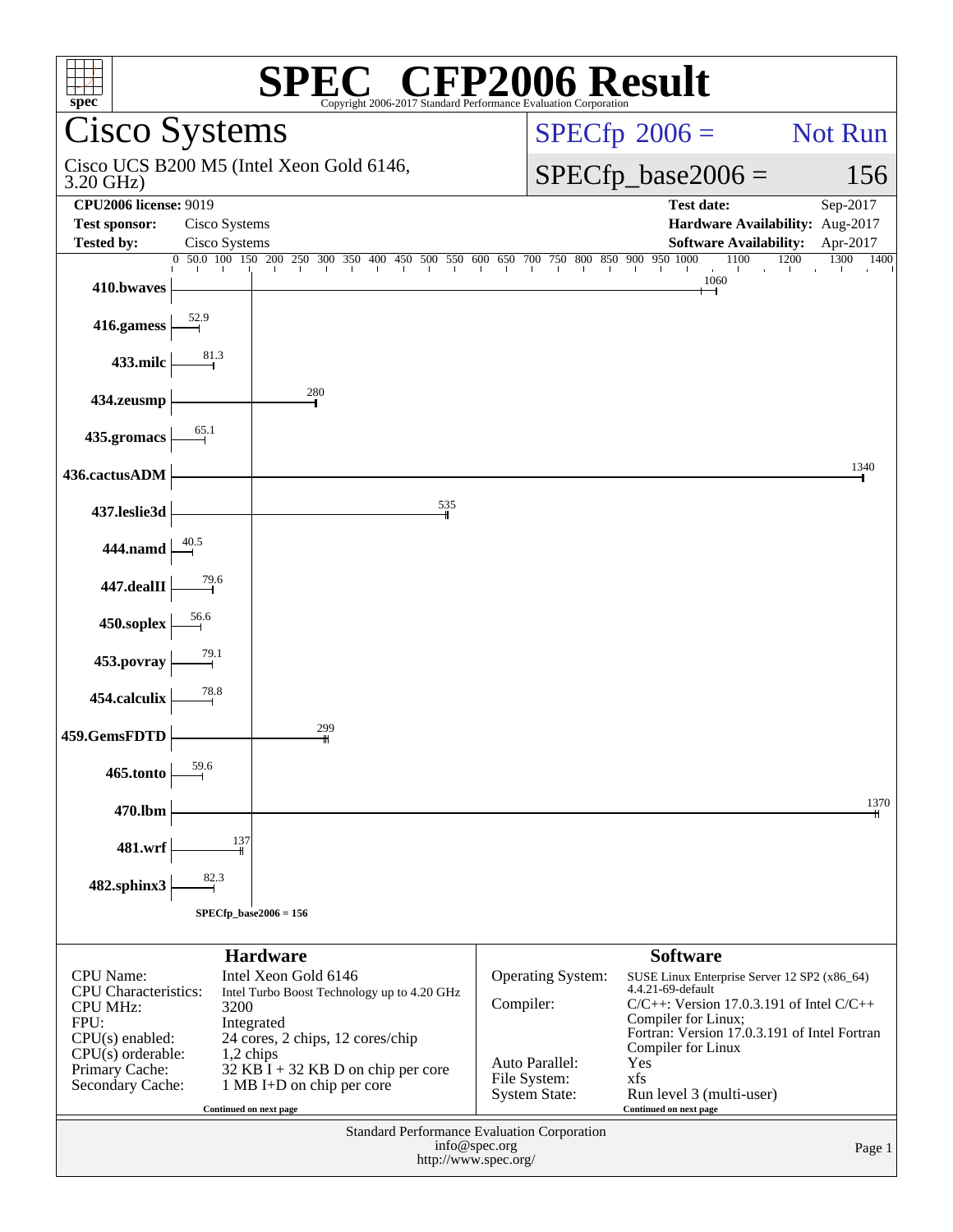

# Cisco Systems

#### 3.20 GHz) Cisco UCS B200 M5 (Intel Xeon Gold 6146,

# $SPECfp2006 =$  Not Run

### $SPECfp\_base2006 = 156$

**[CPU2006 license:](http://www.spec.org/auto/cpu2006/Docs/result-fields.html#CPU2006license)** 9019 **[Test date:](http://www.spec.org/auto/cpu2006/Docs/result-fields.html#Testdate)** Sep-2017 **[Test sponsor:](http://www.spec.org/auto/cpu2006/Docs/result-fields.html#Testsponsor)** Cisco Systems **[Hardware Availability:](http://www.spec.org/auto/cpu2006/Docs/result-fields.html#HardwareAvailability)** Aug-2017 **[Tested by:](http://www.spec.org/auto/cpu2006/Docs/result-fields.html#Testedby)** Cisco Systems **[Software Availability:](http://www.spec.org/auto/cpu2006/Docs/result-fields.html#SoftwareAvailability)** Apr-2017

[Other Cache:](http://www.spec.org/auto/cpu2006/Docs/result-fields.html#OtherCache) [Other Hardware:](http://www.spec.org/auto/cpu2006/Docs/result-fields.html#OtherHardware) None

[L3 Cache:](http://www.spec.org/auto/cpu2006/Docs/result-fields.html#L3Cache) 24.75 MB I+D on chip per chip<br>Other Cache: None [Memory:](http://www.spec.org/auto/cpu2006/Docs/result-fields.html#Memory) 384 GB (24 x 16 GB 2Rx4 PC4-2666V-R) [Disk Subsystem:](http://www.spec.org/auto/cpu2006/Docs/result-fields.html#DiskSubsystem) 1 x 600 GB SAS HDD, 10K RPM

| <b>Base Pointers:</b> |  |
|-----------------------|--|
| Peak Pointers:        |  |
| Other Software:       |  |
|                       |  |

64-bit Not Applicable None

| <b>Results Table</b> |                |              |                |       |                |       |                |              |                                                                                                          |              |                |              |
|----------------------|----------------|--------------|----------------|-------|----------------|-------|----------------|--------------|----------------------------------------------------------------------------------------------------------|--------------|----------------|--------------|
|                      | <b>Base</b>    |              |                |       | <b>Peak</b>    |       |                |              |                                                                                                          |              |                |              |
| <b>Benchmark</b>     | <b>Seconds</b> | <b>Ratio</b> | <b>Seconds</b> | Ratio | <b>Seconds</b> | Ratio | <b>Seconds</b> | <b>Ratio</b> | <b>Seconds</b>                                                                                           | <b>Ratio</b> | <b>Seconds</b> | <b>Ratio</b> |
| 410.bwayes           | 13.2           | 1030         | 12.9           | 1060  | 12.8           | 1060  |                |              |                                                                                                          |              |                |              |
| 416.gamess           | 370            | 52.9         | 370            | 52.9  | 370            | 52.9  |                |              |                                                                                                          |              |                |              |
| $433$ .milc          | 112            | 82.0         | 113            | 81.3  | 113            | 81.2  |                |              |                                                                                                          |              |                |              |
| 434.zeusmp           | 32.4           | 281          | 32.7           | 279   | 32.5           | 280   |                |              |                                                                                                          |              |                |              |
| 435.gromacs          | 109            | 65.3         | 110            | 65.1  | 110            | 65.1  |                |              |                                                                                                          |              |                |              |
| 436.cactusADM        | 8.92           | 1340         | 8.90           | 1340  | 8.89           | 1340  |                |              |                                                                                                          |              |                |              |
| 437.leslie3d         | 17.7           | 532          | 17.6           | 535   | 17.5           | 536   |                |              |                                                                                                          |              |                |              |
| 444.namd             | 198            | 40.5         | 198            | 40.5  | 198            | 40.5  |                |              |                                                                                                          |              |                |              |
| 447.dealII           | 144            | 79.6         | 143            | 80.1  | 144            | 79.5  |                |              |                                                                                                          |              |                |              |
| 450.soplex           | 147            | 56.6         | 146            | 57.0  | 149            | 56.0  |                |              |                                                                                                          |              |                |              |
| 453.povray           | 67.3           | 79.1         | 67.1           | 79.3  | 67.4           | 78.9  |                |              |                                                                                                          |              |                |              |
| 454.calculix         | 104            | 79.0         | 105            | 78.8  | 105            | 78.5  |                |              |                                                                                                          |              |                |              |
| 459.GemsFDTD         | 35.4           | 299          | 34.9           | 304   | 35.9           | 295   |                |              |                                                                                                          |              |                |              |
| 465.tonto            | 166            | 59.1         | 164            | 59.9  | 165            | 59.6  |                |              |                                                                                                          |              |                |              |
| 470.1bm              | <b>10.0</b>    | 1370         | 10.1           | 1370  | 10.0           | 1370  |                |              |                                                                                                          |              |                |              |
| 481.wrf              | 80.7           | 138          | 81.4           | 137   | 84.2           | 133   |                |              |                                                                                                          |              |                |              |
| 482.sphinx3          | 237            | 82.3         | 236            | 82.5  | 237            | 82.2  |                |              |                                                                                                          |              |                |              |
|                      |                |              |                |       |                |       |                |              | Results appear in the order in which they were run. Bold underlined text indicates a median measurement. |              |                |              |

### **[Operating System Notes](http://www.spec.org/auto/cpu2006/Docs/result-fields.html#OperatingSystemNotes)**

Stack size set to unlimited using "ulimit -s unlimited"

### **[Platform Notes](http://www.spec.org/auto/cpu2006/Docs/result-fields.html#PlatformNotes)**

BIOS Settings: Intel HyperThreading Technology set to Disabled CPU performance set to Enterprise Power Performance Tuning set to OS SNC set to Disabled IMC Interleaving set to Auto Patrol Scrub set to Disabled Sysinfo program /home/cpu2006-1.2/config/sysinfo.rev6993 Revision 6993 of 2015-11-06 (b5e8d4b4eb51ed28d7f98696cbe290c1) running on linux-djj4 Sat Sep 9 13:50:38 2017 Continued on next page

> Standard Performance Evaluation Corporation [info@spec.org](mailto:info@spec.org) <http://www.spec.org/>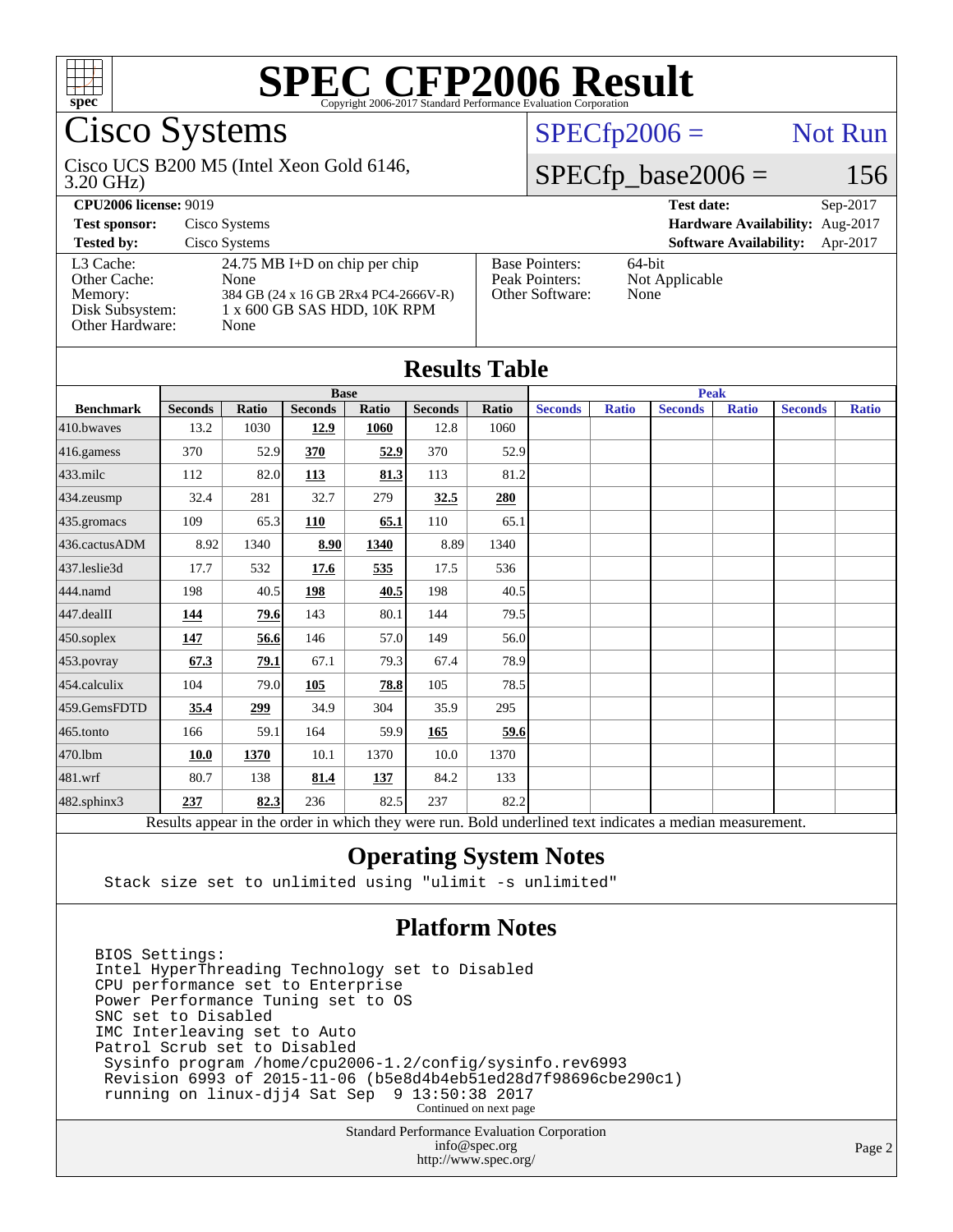

Cisco Systems

 $SPECTp2006 =$  Not Run

3.20 GHz) Cisco UCS B200 M5 (Intel Xeon Gold 6146,

 $SPECTp\_base2006 = 156$ 

**[CPU2006 license:](http://www.spec.org/auto/cpu2006/Docs/result-fields.html#CPU2006license)** 9019 **[Test date:](http://www.spec.org/auto/cpu2006/Docs/result-fields.html#Testdate)** Sep-2017 **[Test sponsor:](http://www.spec.org/auto/cpu2006/Docs/result-fields.html#Testsponsor)** Cisco Systems **[Hardware Availability:](http://www.spec.org/auto/cpu2006/Docs/result-fields.html#HardwareAvailability)** Aug-2017 **[Tested by:](http://www.spec.org/auto/cpu2006/Docs/result-fields.html#Testedby)** Cisco Systems **[Software Availability:](http://www.spec.org/auto/cpu2006/Docs/result-fields.html#SoftwareAvailability)** Apr-2017

#### **[Platform Notes \(Continued\)](http://www.spec.org/auto/cpu2006/Docs/result-fields.html#PlatformNotes)**

Standard Performance Evaluation Corporation [info@spec.org](mailto:info@spec.org) This section contains SUT (System Under Test) info as seen by some common utilities. To remove or add to this section, see: <http://www.spec.org/cpu2006/Docs/config.html#sysinfo> From /proc/cpuinfo model name : Intel(R) Xeon(R) Gold 6146 CPU @ 3.20GHz 2 "physical id"s (chips) 24 "processors" cores, siblings (Caution: counting these is hw and system dependent. The following excerpts from /proc/cpuinfo might not be reliable. Use with caution.) cpu cores : 12 siblings : 12 physical 0: cores 0 1 2 3 8 9 10 11 18 19 24 27 physical 1: cores 0 1 2 3 4 8 10 11 18 24 25 27 cache size : 25344 KB From /proc/meminfo<br>MemTotal: 394667772 kB HugePages\_Total: 0 Hugepagesize: 2048 kB From /etc/\*release\* /etc/\*version\* SuSE-release: SUSE Linux Enterprise Server 12 (x86\_64) VERSION = 12 PATCHLEVEL = 2 # This file is deprecated and will be removed in a future service pack or release. # Please check /etc/os-release for details about this release. os-release: NAME="SLES" VERSION="12-SP2" VERSION\_ID="12.2" PRETTY\_NAME="SUSE Linux Enterprise Server 12 SP2" ID="sles" ANSI\_COLOR="0;32" CPE\_NAME="cpe:/o:suse:sles:12:sp2" uname -a: Linux linux-djj4 4.4.21-69-default #1 SMP Tue Oct 25 10:58:20 UTC 2016 (9464f67) x86\_64 x86\_64 x86\_64 GNU/Linux run-level 3 Jan 2 00:36 SPEC is set to: /home/cpu2006-1.2 Filesystem Type Size Used Avail Use% Mounted on<br>/dev/sdal xfs 559G 32G 528G 6% / /dev/sda1 xfs 559G 32G 528G 6% / Additional information from dmidecode: Warning: Use caution when you interpret this section. The 'dmidecode' program Continued on next page

<http://www.spec.org/>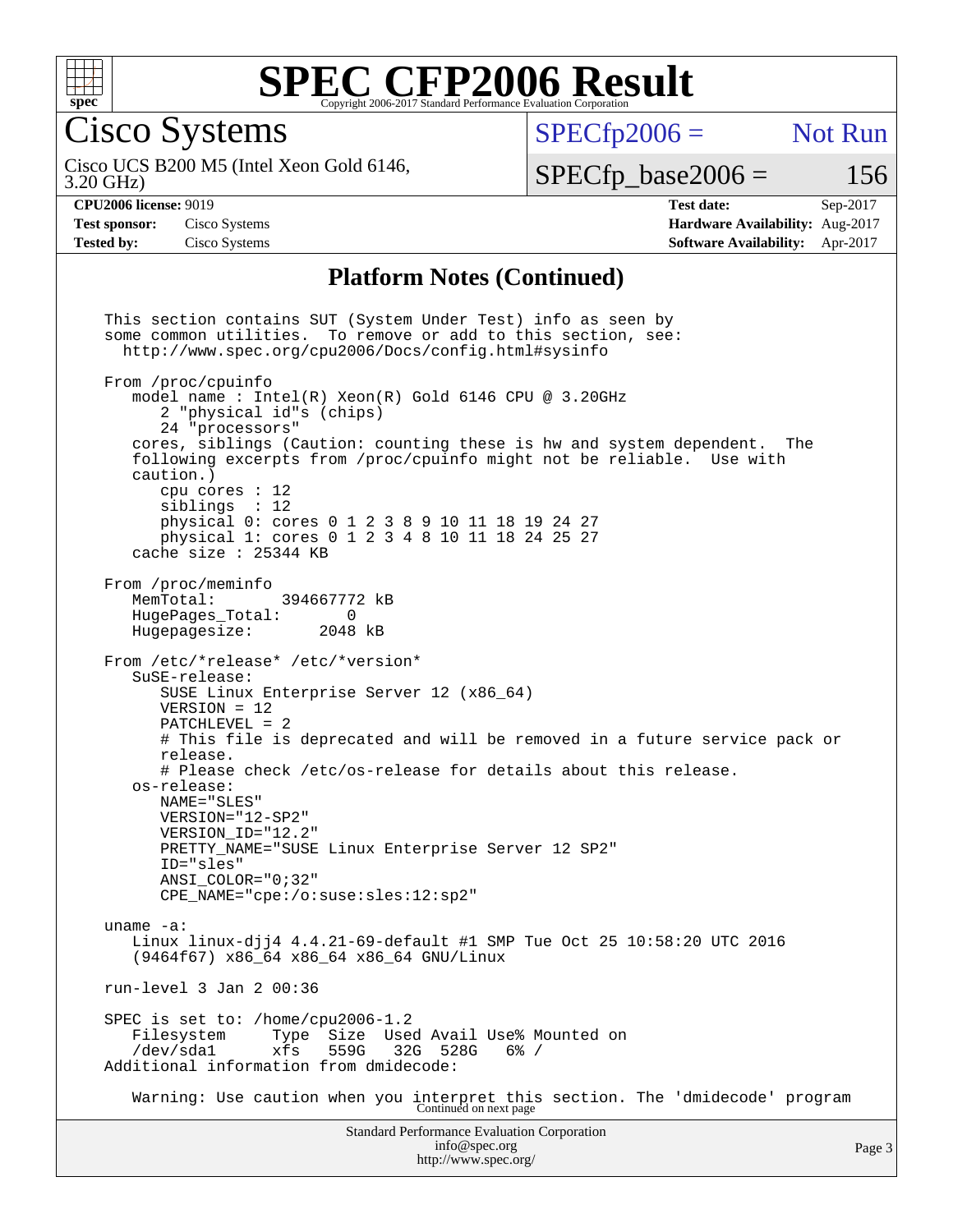

Cisco Systems

 $SPECTp2006 =$  Not Run

3.20 GHz) Cisco UCS B200 M5 (Intel Xeon Gold 6146,

 $SPECTp\_base2006 = 156$ 

**[CPU2006 license:](http://www.spec.org/auto/cpu2006/Docs/result-fields.html#CPU2006license)** 9019 **[Test date:](http://www.spec.org/auto/cpu2006/Docs/result-fields.html#Testdate)** Sep-2017 **[Test sponsor:](http://www.spec.org/auto/cpu2006/Docs/result-fields.html#Testsponsor)** Cisco Systems **[Hardware Availability:](http://www.spec.org/auto/cpu2006/Docs/result-fields.html#HardwareAvailability)** Aug-2017 **[Tested by:](http://www.spec.org/auto/cpu2006/Docs/result-fields.html#Testedby)** Cisco Systems **[Software Availability:](http://www.spec.org/auto/cpu2006/Docs/result-fields.html#SoftwareAvailability)** Apr-2017

#### **[Platform Notes \(Continued\)](http://www.spec.org/auto/cpu2006/Docs/result-fields.html#PlatformNotes)**

 reads system data which is "intended to allow hardware to be accurately determined", but the intent may not be met, as there are frequent changes to hardware, firmware, and the "DMTF SMBIOS" standard.

 BIOS Cisco Systems, Inc. B200M5.3.2.1d.5.0727171353 07/27/2017 Memory: 24x 0xCE00 M393A2G40EB2-CTD 16 GB 2 rank 2666 MHz

(End of data from sysinfo program)

#### **[General Notes](http://www.spec.org/auto/cpu2006/Docs/result-fields.html#GeneralNotes)**

Environment variables set by runspec before the start of the run: KMP AFFINITY = "granularity=fine, compact" LD\_LIBRARY\_PATH = "/home/cpu2006-1.2/lib/ia32:/home/cpu2006-1.2/lib/intel64:/home/cpu2006-1.2/sh10.2" OMP NUM THREADS = "24"

 Binaries compiled on a system with 1x Intel Core i7-4790 CPU + 32GB RAM memory using Redhat Enterprise Linux 7.2 Transparent Huge Pages enabled with: echo always > /sys/kernel/mm/transparent\_hugepage/enabled

### **[Base Compiler Invocation](http://www.spec.org/auto/cpu2006/Docs/result-fields.html#BaseCompilerInvocation)**

[C benchmarks](http://www.spec.org/auto/cpu2006/Docs/result-fields.html#Cbenchmarks): [icc -m64](http://www.spec.org/cpu2006/results/res2017q4/cpu2006-20170919-50211.flags.html#user_CCbase_intel_icc_64bit_bda6cc9af1fdbb0edc3795bac97ada53)

[C++ benchmarks:](http://www.spec.org/auto/cpu2006/Docs/result-fields.html#CXXbenchmarks) [icpc -m64](http://www.spec.org/cpu2006/results/res2017q4/cpu2006-20170919-50211.flags.html#user_CXXbase_intel_icpc_64bit_fc66a5337ce925472a5c54ad6a0de310)

[Fortran benchmarks](http://www.spec.org/auto/cpu2006/Docs/result-fields.html#Fortranbenchmarks): [ifort -m64](http://www.spec.org/cpu2006/results/res2017q4/cpu2006-20170919-50211.flags.html#user_FCbase_intel_ifort_64bit_ee9d0fb25645d0210d97eb0527dcc06e)

[Benchmarks using both Fortran and C](http://www.spec.org/auto/cpu2006/Docs/result-fields.html#BenchmarksusingbothFortranandC): [icc -m64](http://www.spec.org/cpu2006/results/res2017q4/cpu2006-20170919-50211.flags.html#user_CC_FCbase_intel_icc_64bit_bda6cc9af1fdbb0edc3795bac97ada53) [ifort -m64](http://www.spec.org/cpu2006/results/res2017q4/cpu2006-20170919-50211.flags.html#user_CC_FCbase_intel_ifort_64bit_ee9d0fb25645d0210d97eb0527dcc06e)

### **[Base Portability Flags](http://www.spec.org/auto/cpu2006/Docs/result-fields.html#BasePortabilityFlags)**

 410.bwaves: [-DSPEC\\_CPU\\_LP64](http://www.spec.org/cpu2006/results/res2017q4/cpu2006-20170919-50211.flags.html#suite_basePORTABILITY410_bwaves_DSPEC_CPU_LP64) 416.gamess: [-DSPEC\\_CPU\\_LP64](http://www.spec.org/cpu2006/results/res2017q4/cpu2006-20170919-50211.flags.html#suite_basePORTABILITY416_gamess_DSPEC_CPU_LP64) 433.milc: [-DSPEC\\_CPU\\_LP64](http://www.spec.org/cpu2006/results/res2017q4/cpu2006-20170919-50211.flags.html#suite_basePORTABILITY433_milc_DSPEC_CPU_LP64) 434.zeusmp: [-DSPEC\\_CPU\\_LP64](http://www.spec.org/cpu2006/results/res2017q4/cpu2006-20170919-50211.flags.html#suite_basePORTABILITY434_zeusmp_DSPEC_CPU_LP64) 435.gromacs: [-DSPEC\\_CPU\\_LP64](http://www.spec.org/cpu2006/results/res2017q4/cpu2006-20170919-50211.flags.html#suite_basePORTABILITY435_gromacs_DSPEC_CPU_LP64) [-nofor\\_main](http://www.spec.org/cpu2006/results/res2017q4/cpu2006-20170919-50211.flags.html#user_baseLDPORTABILITY435_gromacs_f-nofor_main) 436.cactusADM: [-DSPEC\\_CPU\\_LP64](http://www.spec.org/cpu2006/results/res2017q4/cpu2006-20170919-50211.flags.html#suite_basePORTABILITY436_cactusADM_DSPEC_CPU_LP64) [-nofor\\_main](http://www.spec.org/cpu2006/results/res2017q4/cpu2006-20170919-50211.flags.html#user_baseLDPORTABILITY436_cactusADM_f-nofor_main) 437.leslie3d: [-DSPEC\\_CPU\\_LP64](http://www.spec.org/cpu2006/results/res2017q4/cpu2006-20170919-50211.flags.html#suite_basePORTABILITY437_leslie3d_DSPEC_CPU_LP64) 444.namd: [-DSPEC\\_CPU\\_LP64](http://www.spec.org/cpu2006/results/res2017q4/cpu2006-20170919-50211.flags.html#suite_basePORTABILITY444_namd_DSPEC_CPU_LP64)

Continued on next page

Standard Performance Evaluation Corporation [info@spec.org](mailto:info@spec.org) <http://www.spec.org/>